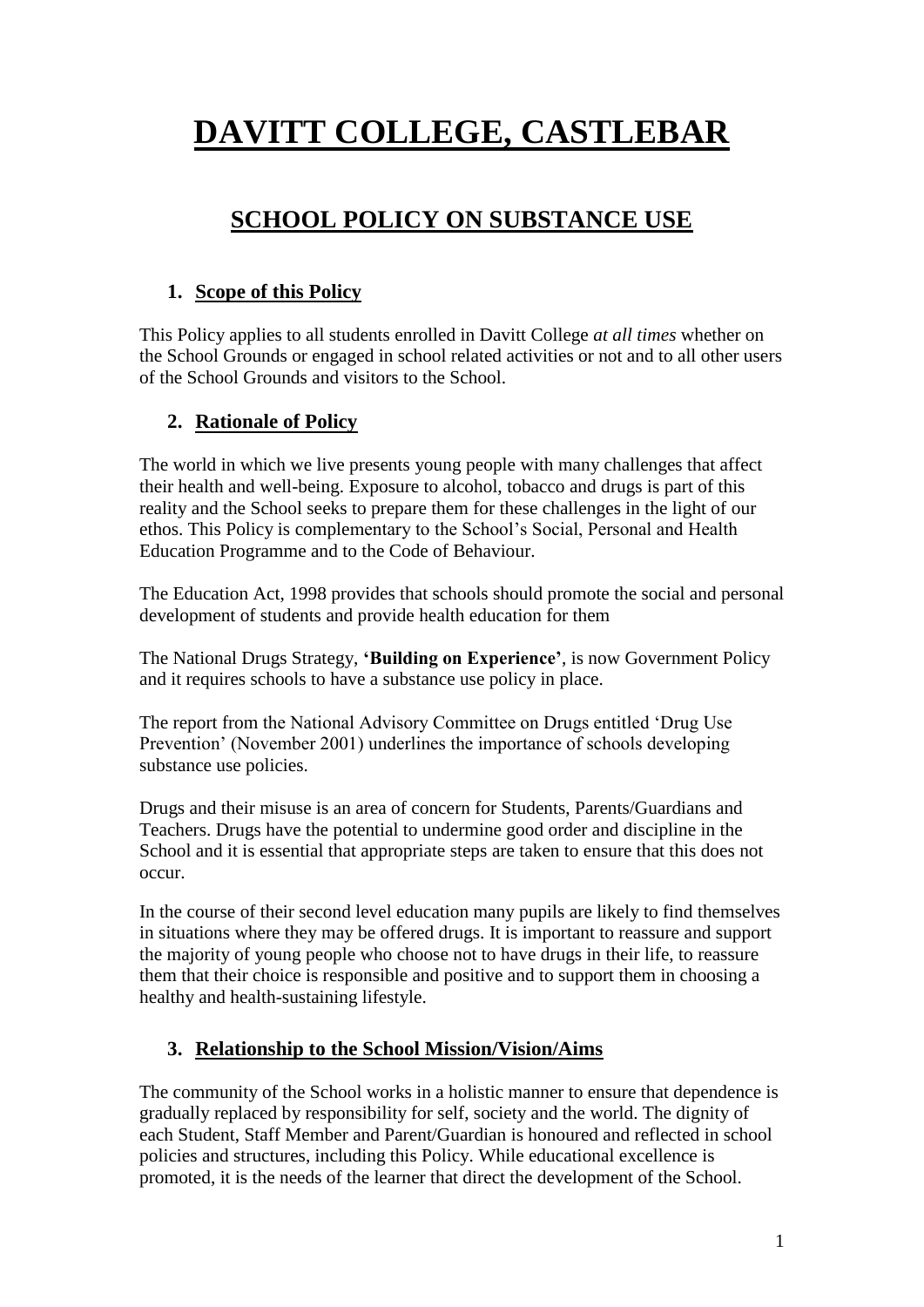**The School's Mission Statement recognises the right of all its students to learn in an educationally conducive environment**. It sees the work of the School as providing for the educational, spiritual, psychological and moral welfare of each individual.

## **4. Goals and objectives**

- (a) To ensure that the characteristic spirit of the School is protected and not undermined by inappropriate, harmful, destructive habits of drug or substance abuse.
- (b) To safeguard the health and safety of all in the School Community.
- (c) To encourage young people to make informed and positive life choices and to adopt a drug-free lifestyle by providing appropriate modules in health education.
- (d) To promote a collective and individual responsibility and shared ownership amongst pupils, school staff and parents to maintain the School free of drugs.
- (e) To make explicit the School's expectations regarding substance abuse and the procedures for dealing with any breach of those expectations.

## **5. Definitions**

- (a) **A drug is any legal or illegal substance** which when introduced into the body has a mind or mood altering effect, creates a change of perception and/or how the body functions.
- (b) **Drug paraphernalia** is any item or items, which may be used in association with a drug as defined above to produce the effects described.
- (c) **Substance abuse** is any act of possession, supply or use of drugs or drug paraphernalia.
- (d) **A reasonable suspicion** is a suspicion backed by evidence such as statements or comments made by other persons, graffiti advocating drug use or behaviour consistent with substance abuse.

## **6. Content of Policy**

This policy is divided into three sections as follows :

**I. Education concerning substance abuse**

#### **II. Management of substance abuse allegations/incidents**

#### **III.Provision of training for staff development**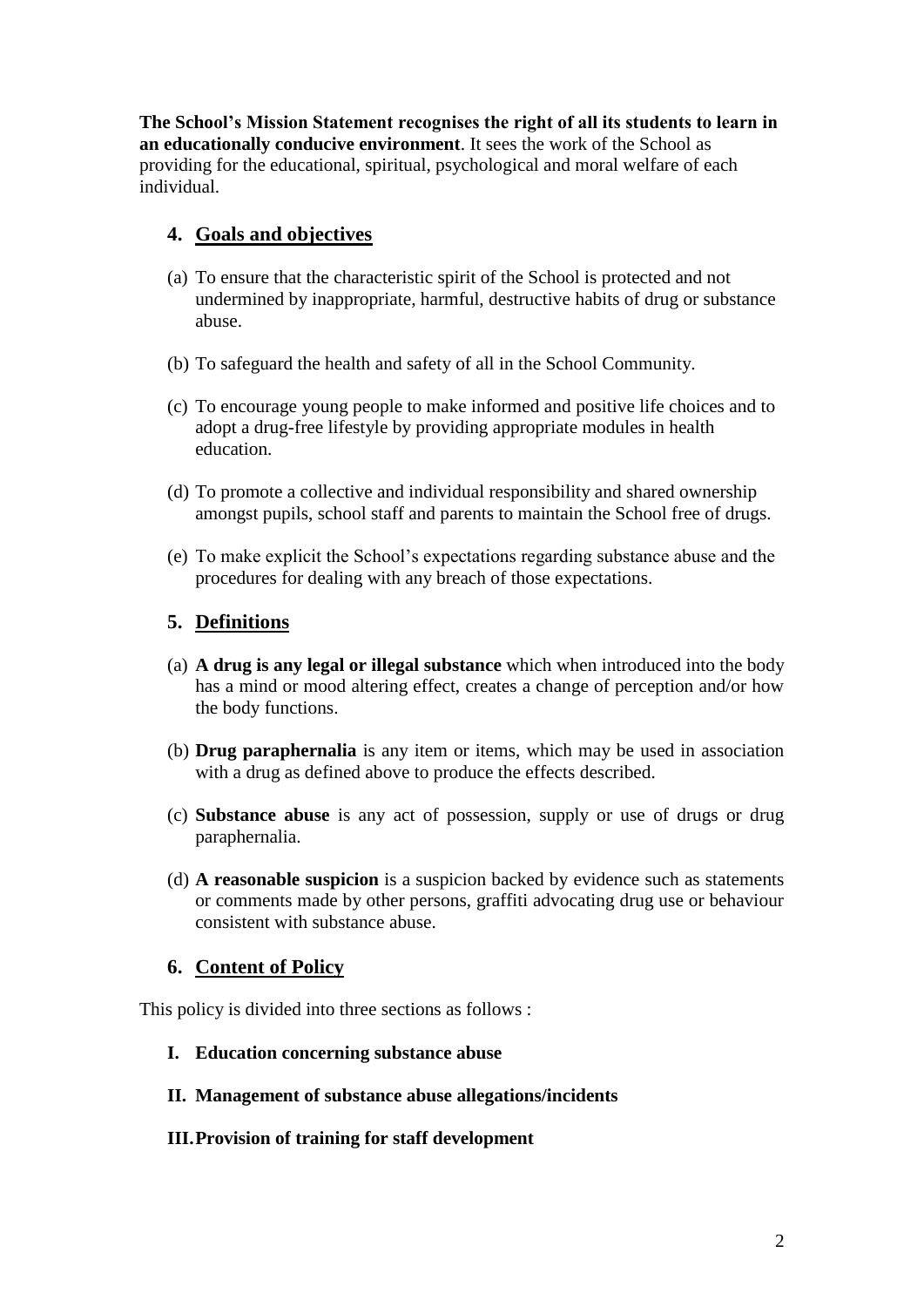# **I. Education Concerning Substance Abuse**

Davitt College is a **Health Promoting School**. It seeks deliberately to promote the moral, spiritual, social and personal development of students and to provide education for them, in consultation with their Parents/Guardians. The School will provide **education for students and in-service for staff** in areas relating to healthy living and substance abuse.

The School will also arrange relevant talks for Parents/Guardians from time to time. In particular the School has introduced and promotes the S.P.H.E. programme. The School will provide appropriate health education modules at senior cycle also.

Outside speakers with appropriate knowledge and experience in the area will be invited to address groups of students from time to time, normally in the presence of their teachers. These will include the Gardai, Local Drugs Task Force, C.N.Y.P, I.S.P.C.C. and other community services.

# **II. Management of Substance Abuse Allegations/Incidents**

In the event of an abuse incident the School will seek to strike a balance between the welfare of the student or students involved and the welfare of the School Community as a whole and the reputation of the School.

## **General Rules**

- (a) **Possession of**, use of, **supply** of and offering to supply, drugs or drug paraphernalia in the school, on school trips or in non-school time by any member of the school community is strictly prohibited.
- (b) Students who are in **possession of prescription drugs** should ensure that they carry prescriptions or a note from his/her Parents/Guardians referring to same. In the case of a student who requires medication on an ongoing basis, Parents/Guardians must **inform the School in writing** at the time of enrolment of this. Parents/Guardians must ensure that the School is kept fully informed of the medical needs of students and update this information as necessary.
- (c) The School's zero-tolerance approach to substance abuse applies to all incidents regardless of when and where they occur.

*This Policy applies to all students enrolled in Davitt College at all times whether on the School Grounds or engaged in school related activities or not and to all other users of the School Grounds and visitors to the School.*

#### **Reporting procedures**

(a) The School is committed to working with staff, parents/guardians, students and community groups in keeping the School free of drugs. Any person who has **information or a reasonable suspicion** that another person or group of persons is engaged in the possession, use or supply of drugs or drug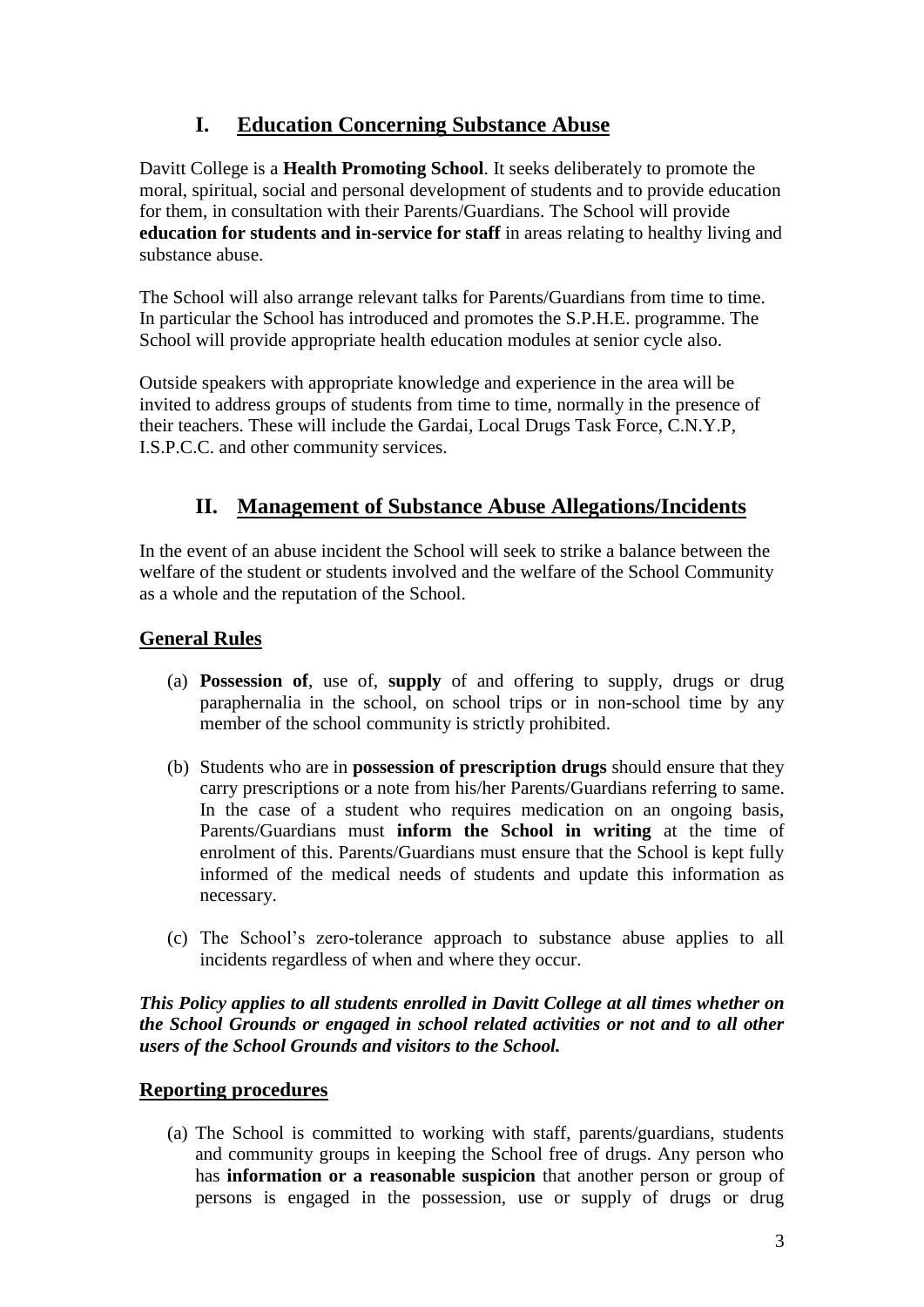paraphernalia should inform the Principal/Deputy Principal or a member of staff of their choice, who will inform the Principal/Deputy Principal.

- (b) Any information given to the School Authorities regarding the use of drugs and/or drug paraphernalia will be treated as **confidential** and handled as sensitively as possible.
- (c) Deliberately misleading the School Authorities will be treated as a serious breach of the School Code of Behaviour.

#### **Investigation procedures**

- (a) Teachers will **note and date any evidence** of possible substance abuse, including comments made by students in class, comments of other students, behaviour, grafitti advocating substance abuse etc.
- (b) The Principal, Deputy Principal or appropriate Year Head will investigate all allegations of substance abuse. As part of any investigation students may be requested to give a written statement outlining their knowledge of any given incident or allegations.
- (c) The School will maintain a **written record** of all stages of the investigation.
- (d) Where, as a result of any investigation, it is appropriate that disciplinary measures be utilised the Code of Behaviour will be applied. As in all instances in which the Code of Behaviour is applied, the student concerned and his/her Parents/Guardians will be afforded every reasonable opportunity to respond to the matters at issue. **The Principal may suspend a student with immediate effect in the following circumstances specified in the Code of Behaviour** :
	- (i) Where he or she considers that the student's behaviour is a threat to the safety, welfare and/or property of other members of the school community.
	- (ii) Where he or she considers that suspension of the student is necessary to maintain discipline within the school.
	- (iii) Where the student is guilty of serious misbehaviour as defined elsewhere in the Code of Behaviour
- (e) Where, as part of an investigation into alleged substance abuse, it is necessary to apply a **search procedure** the following procedure will be applied :
	- i. **Under no circumstances will staff attempt to effect a search of the person or property of a student.**
	- ii. **Parents/Guardians** of the student will be contacted and requested to come to the School. Pending arrival of a Parent/Guardian the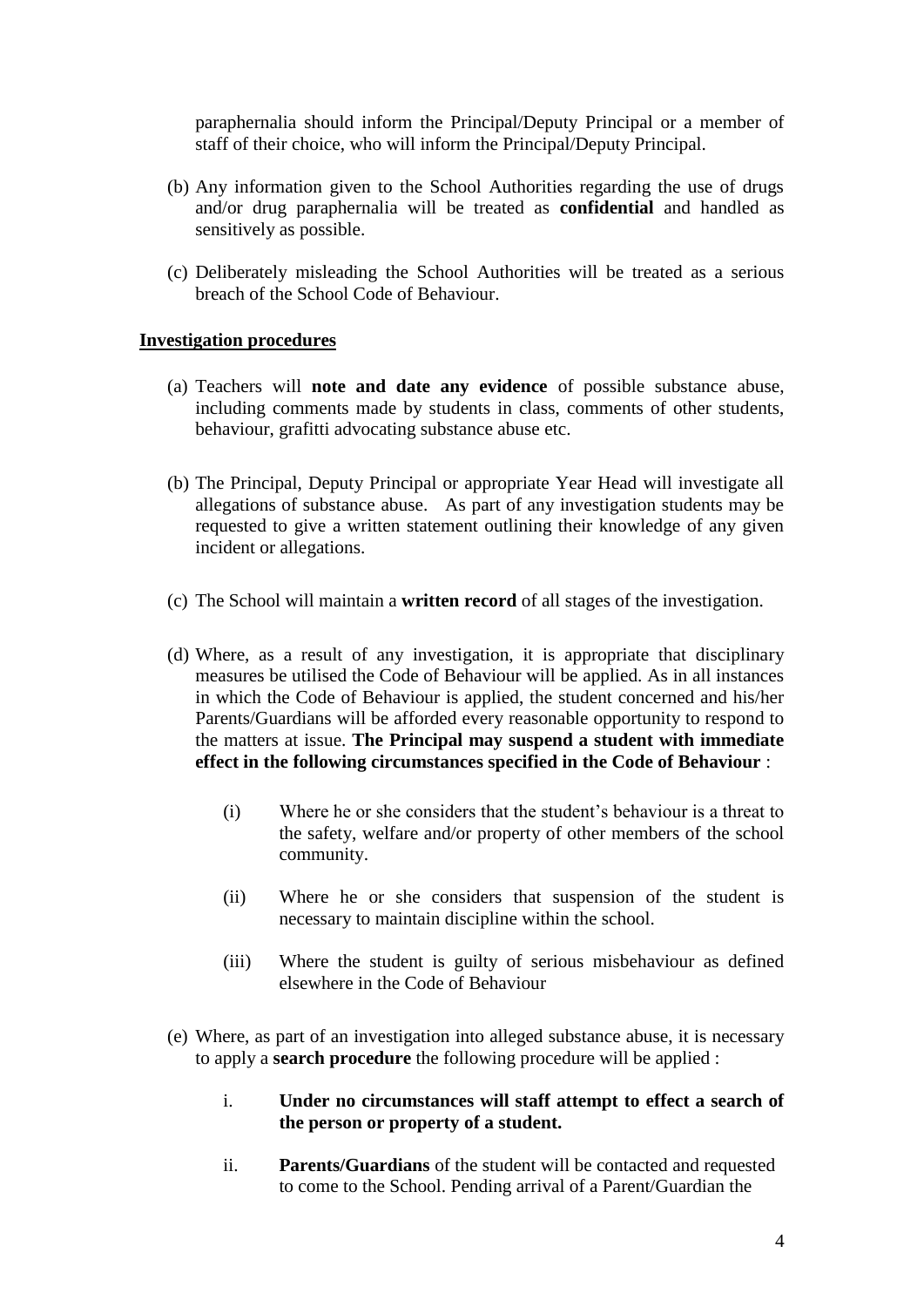student will be kept under permanent supervision by school staff in an appropriate place.

- iii. When Parents/Guardians have arrived the student will once again be requested to permit a search of his/her property and/or to give up possession of the suspect material in the presence of the Principal/Deputy Principal, another adult nominated by the Principal/Deputy Principal and the student's Parents/Guardians.
- iv. If the student continues to **refuse** to permit a search of his/her property and or to **voluntarily** give up possession of the suspect material the **Garda Síochána** will be contacted. The student and his/her Parents/Guardians will be requested to remain at the School pending the arrival of the Garda Síochána.
- v. The School may also contact the Garda Síochána in the event that the student's Parents/Guardians are unable to come to the School within a reasonable period of time from being requested to do so.
- (f) Any reasonable suspicion that a student or young person visiting or involved in the School is or has been involved in substance abuse will be brought to the attention of that student's Parent/Guardians, notwithstanding the outcome of investigations by the School.

#### **Managing Incidents of Substance Use**

Where students are found in possession of drugs or drug paraphernalia or under the influence of drugs the following procedures will apply :

#### **Smoking**

- (a) Students in possession of tobacco or tobacco related items on school property or while engaged in school activities may have the **offending substance or item confiscated.**
- (b) Appropriate disciplinary measures will be implemented in accordance with the Code of Behaviour.
- (c) **Parents/Guardians will be informed and a full written record of the incident will be kept**

#### **Alcohol**

- (a) Where alcohol is found on school property or in the possession of students while engaged in a school activity the following procedure will apply :
	- **i.** Students in possession of alcohol on school property or while engaged in school activity will have the **offending substance confiscated.**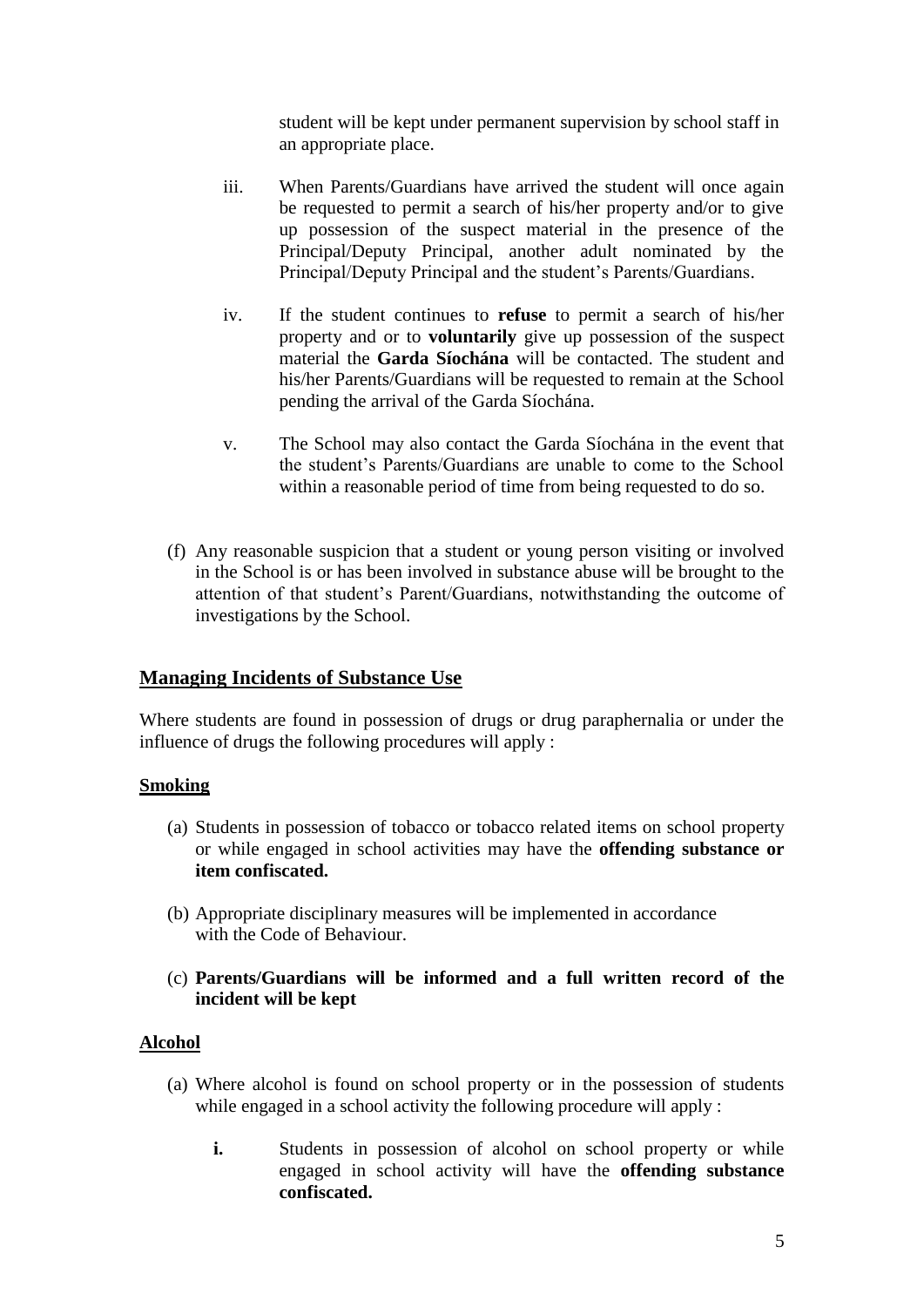- ii. The Principal/Deputy Principal will be informed.
- iii. **Parents/Guardians** of students concerned will be contacted.
- iv. The student will be referred to the **Care Team** and to appropriate support groups.
- v. Appropriate disciplinary measures will be implemented in accordance with the **Code of Behaviour**.
- vi. A full written record of the incident will be kept
- (b) Where students are found under the influence of alcohol while on school grounds or engaging in a school activity the following procedure will apply :
	- i. Medical assistance will be sought immediately.
	- ii. Staff will assess whether first aid is necessary and if so provide first aid.
	- iii. If the incident occurs on school grounds and the School Office is open the students concerned will be brought to the Office for supervision. Otherwise students will be placed under **supervision by staff** in an appropriate place, depending on when and where the incident occurs.
	- iv. **All of the measures specified above** with regard to students found in possession of alcohol may be implemented.
	- v. Appropriate disciplinary measures will be implemented in accordance with the Code of Behaviour.

## **Other Substance Abuse**

- (a) Where students are found under the influence of other drugs or in possession of drugs or drug paraphernalia the following procedure will apply :
	- i. Medical assistance will be sought immediately.
	- ii. Staff will assess whether first aid is necessary and if so provide first aid.
	- iii. **The Principal/Deputy Principal** will be informed.
	- iv. **Parents/Guardians** of the students concerned will be informed.
	- v. Members of the Care Team will be informed and the student(s) concerned may be referred to appropriate support groups.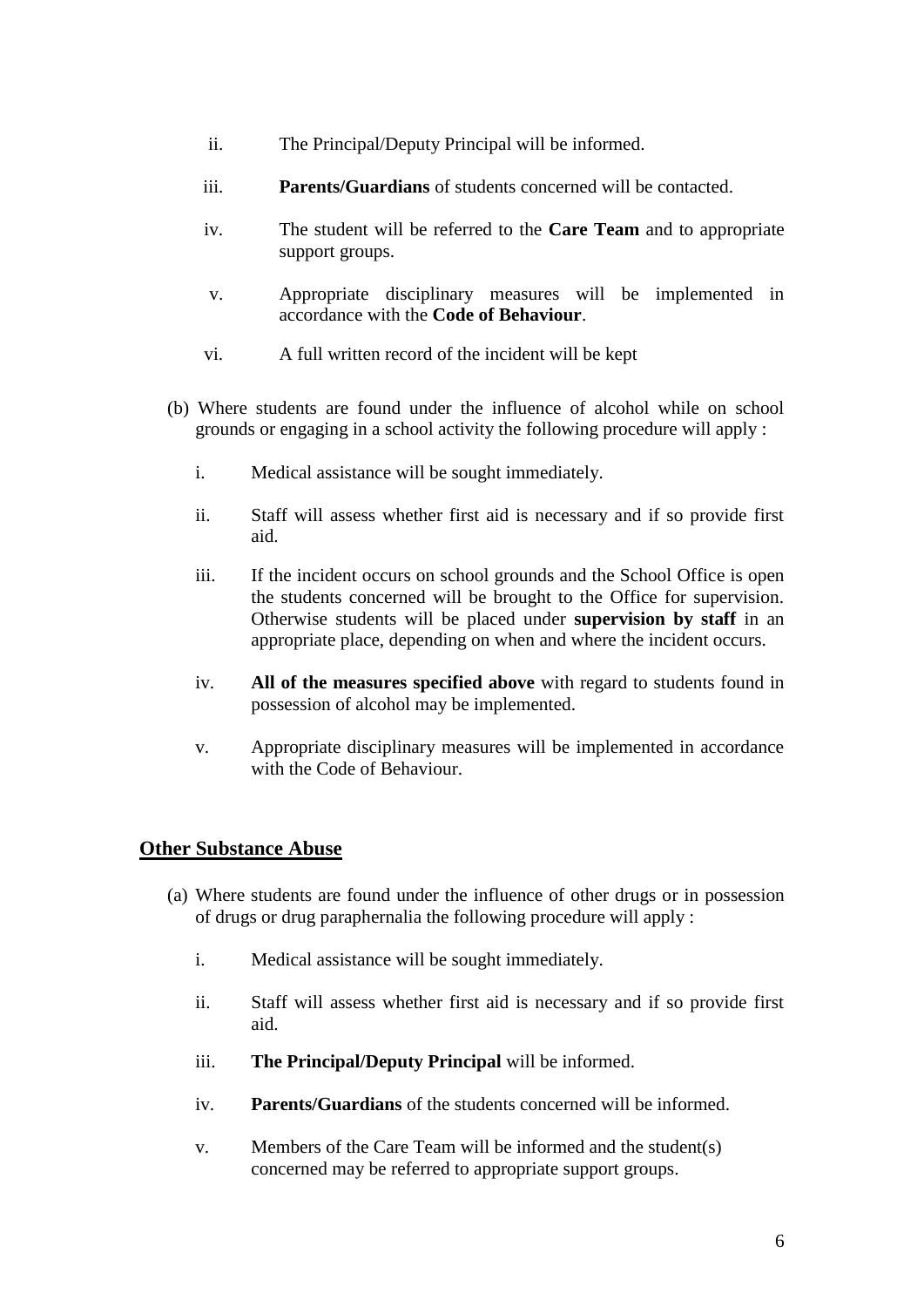- vi. **The Garda Síochána** will be informed.
- vii. Appropriate disciplinary measures will be implemented in accordance with the Code of Behaviour.
- ix. A full written record of the incident will be kept.

The School will investigate fully all incidents of substance abuse following the implementation of the above procedures.

## **Pastoral Approach**

The School's approach to tackling the issue of substance abuse is based on the fundamental principle that the School **acts** *in loco parentis* – that the primary concern must be the well-being and safety of all students in the School.

The School will, in the first instance, make efforts to assist in the rehabilitation of students who engage in substance abuse. **Students who have engaged in substance abuse may be required to attend counselling and/or provide evidence by testing that they no longer so engage as a condition of their continued participation in the School**. However, substance abuse is regarded as extremely serious and the School reserves the right to react appropriately and in accordance with the Code of Behaviour in terms of disciplinary sanctions which may be imposed, including suspension and/or expulsion from the School.

Where a reasonable suspicion arises that *any* person is or has been engaged in substance abuse, that suspicion will be reported to an Garda Siochana. The School will liase with other outside agencies as appropriate.

#### **External Legal Proceedings**

Where students are the subject of legal proceedings relating to alcohol, drugs and/or drug paraphernalia, the School **may suspend students concerned or otherwise restrict their participation in the School in accordance with the School Code of Behaviour pending resolution of legal proceedings.** 

On the resolution of legal proceedings as described above sanctions may be imposed in accordance with the School Code of Behaviour.

# **III. Provision for Training and Staff Development**

The School is also committed to providing training for staff in related areas. **Teachers of SPHE are/will be supported by the SPHE support service.** They will be asked to identify their training needs from time to time and the School, through the Coordinator of the SPHE programme, will take steps to provide for same. Whole-staff training will also be provided from time to time. The School will liaise with support agencies including the H.S.E. as appropriate.